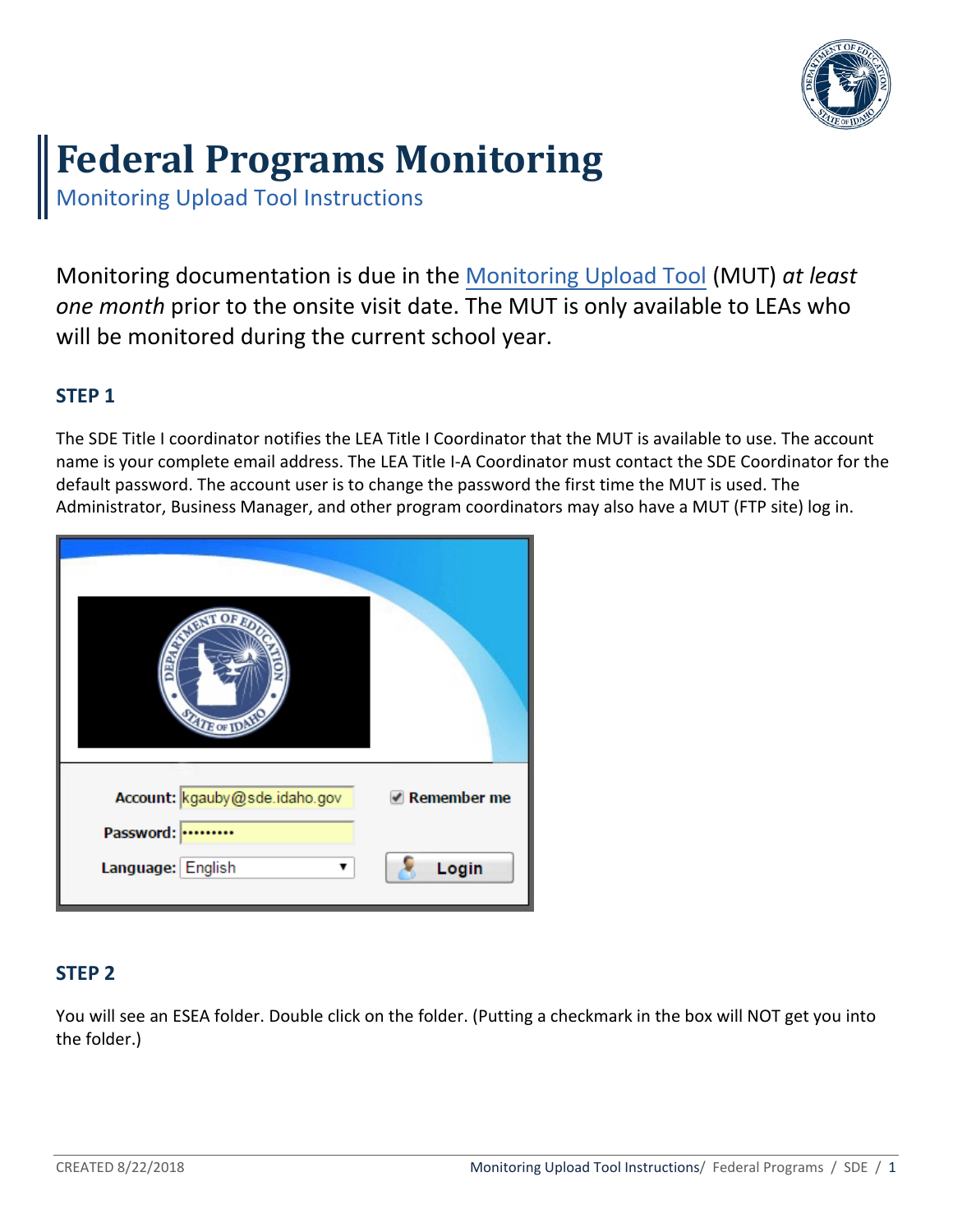|                   |             | [Welcome, kgauby@sde.idaho.gov] |                                                    | $(2)$ Help | Change Password CLogout                                                                       |  |
|-------------------|-------------|---------------------------------|----------------------------------------------------|------------|-----------------------------------------------------------------------------------------------|--|
| Select: All, None |             |                                 | <b>Multi-files operations:</b><br>Now directory: / |            | Zip Files   X Delete Files   & Cut Files<br>includes 0 files and 1 directories, size: 0 Bytes |  |
| Name              | <b>Size</b> | Type                            | Date modify                                        |            |                                                                                               |  |
| <b>ESEA</b>       | $\bf{0}$    | folder                          | 2018-08-14 19:55:00                                |            |                                                                                               |  |

# **STEP 3**

When the ESEA folder is open, you will see section folders which coincide with the topics within the Federal Programs Monitoring Tool. Click on the section folder to view the individual indicators. (Click on "Name" header to put the folders in order.)

|                                                              |             | [Welcome, kgauby@sde.idaho.gov] | $(2)$ Help                     | <b>(予)Change Password</b>                                                             | (U) Logout               |
|--------------------------------------------------------------|-------------|---------------------------------|--------------------------------|---------------------------------------------------------------------------------------|--------------------------|
| <b>AZ↑↓</b> ∂□Q<br>ألمنا ا<br>ЬI<br>$\bigoplus$ More actions |             |                                 | <b>Multi-files operations:</b> | $\n  zip Files\n$<br>Delete Files                                                     | o <sub>o</sub> Cut Files |
| Select: All, None                                            |             |                                 |                                | Now directory: /ESEA/#312 Shoshone includes 0 files and 11 directories, size: 0 Bytes |                          |
| Name                                                         | Size        | Type                            | Date modify                    |                                                                                       |                          |
| Sec. 1. Student Identification                               | 0           | folder                          | 2018-08-15 15:48:28            |                                                                                       |                          |
| Sec 2 Program Needs Assessment, Services & Evaluation        | $\bf{0}$    | folder                          | 2018-08-15 15:48:28            |                                                                                       |                          |
| Sec 3 Family & Community Engagement                          | $\Omega$    | folder                          | 2018-08-15 15:48:28            |                                                                                       |                          |
| Sec 4 School Improvement Grant                               | $\Omega$    | folder                          | 2018-08-15 15:48:28            |                                                                                       |                          |
| Sec 5 Qualifications- Teachers & Paraprofessionals           | $\Omega$    | folder                          | 2018-08-15 15:48:28            |                                                                                       |                          |
| Sec 6 Fiscal Accountability                                  | $\Omega$    | folder                          | 2018-08-15 15:48:28            |                                                                                       |                          |
| Sec 7 Directory Information                                  | $\mathbf 0$ | folder                          | 2018-08-15 15:48:28            |                                                                                       |                          |
| Sec 8 Report Card Reporting                                  | $\Omega$    | folder                          | 2018-08-15 15:48:28            |                                                                                       |                          |
| Sec 9 Equitable Services to Private Schools                  | $\bf{0}$    | folder                          | 2018-08-15 15:48:28            |                                                                                       |                          |
| Sec10 Neglected, Delinquent, or At-Risk                      | $\Omega$    | folder                          | 2018-08-15 15:48:28            |                                                                                       |                          |
| Sec11 McKinney-Vento Subgrant                                | $\bf{0}$    | folder                          | 2018-08-15 15:48:28            |                                                                                       |                          |
|                                                              |             |                                 |                                |                                                                                       |                          |
|                                                              |             |                                 |                                |                                                                                       |                          |

# **STEP 4**

To upload a document into a folder, do the following:

- a) Scan your document.
- b) Save it on your computer (or USB). If you have more than one school, either include the name of the school in the name of the document or create a separate folder for each school under the applicable indicators. (Please make sure the *pathway* name isn't too lengthy. It sometimes creates issues when the pathway is too long.)
- c) Open the appropriate indicator folder in the ESEA Federal Program Monitoring Upload Tool. (For example, open the SID 1 folder by double clicking on the folder.)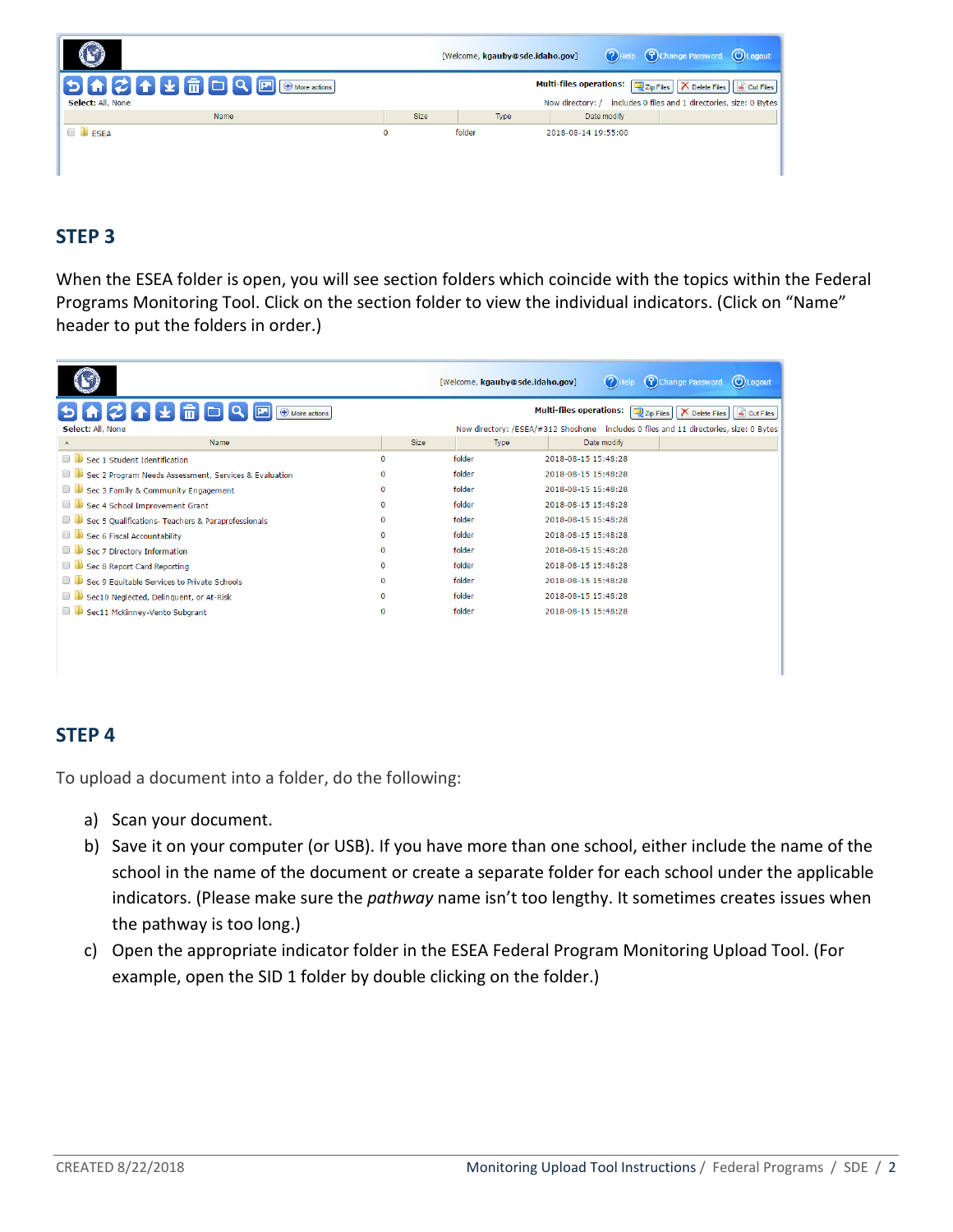|                                               |             | [Welcome, kgauby@sde.idaho.gov] | $(2)$ Help                     | (U) Logout<br>Change Password                                                                                                |
|-----------------------------------------------|-------------|---------------------------------|--------------------------------|------------------------------------------------------------------------------------------------------------------------------|
| $9$<br>$\sqrt{2}$<br>$\bigoplus$ More actions |             |                                 | <b>Multi-files operations:</b> | of Cut Files<br>Zip Files<br><b>X</b> Delete Files                                                                           |
| Select: All, None                             |             |                                 |                                | Now directory: /ESEA/#312 Shoshone/Sec 1 Student Identification includes 0 files and 11 directories, size: 0<br><b>Bytes</b> |
| Name                                          | Size        | Type                            | Date modify                    |                                                                                                                              |
| $\blacksquare$ SID 1                          | 0           | folder                          | 2015-09-13 17:19:44            |                                                                                                                              |
| $\Box$ SID 2                                  | $\mathbf 0$ | folder                          | 2015-01-15 21:58:04            |                                                                                                                              |
| $\Box$ SID 3                                  | $\mathbf 0$ | folder                          | 2015-01-15 21:58:04            |                                                                                                                              |
| $\Box$ SID 4                                  | $\mathbf 0$ | folder                          | 2017-08-17 15:10:32            |                                                                                                                              |
| $\Box$ SID 5                                  | $\mathbf 0$ | folder                          | 2017-08-15 20:57:23            |                                                                                                                              |
| $\Box$ SID 6                                  | $\mathbf 0$ | folder                          | 2017-08-15 20:57:38            |                                                                                                                              |
| $\blacksquare$ SID 7                          | $\mathbf 0$ | folder                          | 2017-08-15 21:01:18            |                                                                                                                              |
| $\Box$ SID 8                                  | 0           | folder                          | 2015-01-15 21:58:04            |                                                                                                                              |
| $\Box$ SID 9                                  | 0           | folder                          | 2017-08-15 21:02:21            |                                                                                                                              |
| $\Box$ SID10                                  | $\mathbf 0$ | folder                          | 2017-08-15 21:02:43            |                                                                                                                              |
| SID11 NEW                                     | 0           | folder                          | 2018-08-14 15:34:57            |                                                                                                                              |

d) Click the Up button.

| Select: All, None |  |  |  |  |  |
|-------------------|--|--|--|--|--|

e) Click on the Browse link. Choose document.

|                                       |                              | [Welcome, kgauby@sde.idaho.gov] |                                | CHelp Change Password OLogout                                                                                                                 |                            |
|---------------------------------------|------------------------------|---------------------------------|--------------------------------|-----------------------------------------------------------------------------------------------------------------------------------------------|----------------------------|
| <b>SAZALABA@</b><br>Select: All, None | $\Theta$ More actions        |                                 | <b>Multi-files operations:</b> | Zip Files   X Delete Files<br>Now directory: /ESEA/#002 West Ada/Sec 1 Student Identification/SID 1<br>files and 0 directories, size: 0 Bytes | of Cut Files<br>includes 0 |
| Name                                  |                              | Size                            | Type                           | Date modify                                                                                                                                   |                            |
|                                       | <b>Upload File</b><br>Upload | Browse<br>最<br>Cancel           |                                |                                                                                                                                               |                            |

f) Double click on the chosen document and click on open.

| File name:         | $\overline{\phantom{a}}$ | All Files (*.*) |       |
|--------------------|--------------------------|-----------------|-------|
|                    |                          | Cancel<br>Open  | -Then |
| Click on Upload.   |                          |                 |       |
| <b>Upload File</b> | ⊠                        |                 |       |

| оргови г пе      |        |
|------------------|--------|
|                  | Browse |
| Upload<br>Cancel |        |